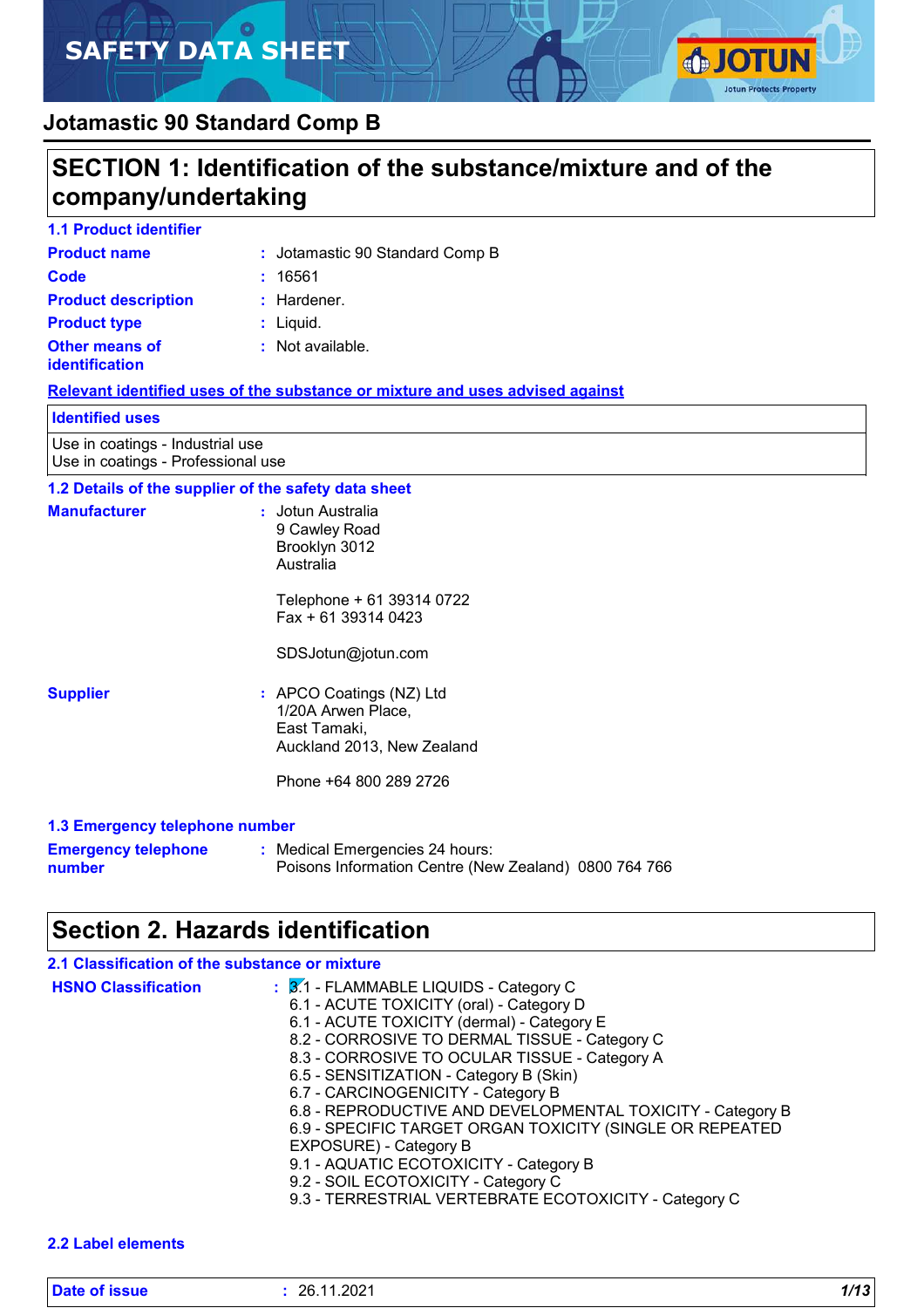# **Section 2. Hazards identification**

| <b>Hazard pictograms</b>        |                                                                                                                                                                                                                                                                                                                                                                                                                                                                                                                                                                                                                                                                                                                                                                                             |
|---------------------------------|---------------------------------------------------------------------------------------------------------------------------------------------------------------------------------------------------------------------------------------------------------------------------------------------------------------------------------------------------------------------------------------------------------------------------------------------------------------------------------------------------------------------------------------------------------------------------------------------------------------------------------------------------------------------------------------------------------------------------------------------------------------------------------------------|
| <b>Signal word</b>              | Danger.                                                                                                                                                                                                                                                                                                                                                                                                                                                                                                                                                                                                                                                                                                                                                                                     |
| <b>Hazard statements</b>        | : Flammable liquid and vapour.<br>Harmful if swallowed.<br>May be harmful in contact with skin.<br>Causes severe skin burns and eye damage.<br>May cause an allergic skin reaction.<br>Suspected of causing cancer.<br>Suspected of damaging fertility or the unborn child.<br>May cause damage to organs.<br>Toxic to aquatic life with long lasting effects.<br>Harmful to the soil environment.<br>Harmful to terrestrial vertebrates.                                                                                                                                                                                                                                                                                                                                                   |
| <b>Precautionary statements</b> |                                                                                                                                                                                                                                                                                                                                                                                                                                                                                                                                                                                                                                                                                                                                                                                             |
| <b>Prevention</b>               | : Obtain special instructions before use. Do not handle until all safety precautions<br>have been read and understood. Use personal protective equipment as required.<br>Wear protective gloves. Wear eye or face protection. Wear protective clothing.<br>Keep away from ignition sources such as heat/sparks/open flame. - No smoking.<br>Use explosion-proof electrical, ventilating, lighting and all material-handling<br>equipment. Use only non-sparking tools. Take precautionary measures against<br>static discharge. Keep container tightly closed. Avoid release to the environment.<br>Do not breathe vapour. Do not eat, drink or smoke when using this product. Wash<br>thoroughly after handling. Contaminated work clothing should not be allowed out of<br>the workplace. |
| <b>Response</b>                 | : Collect spillage. Immediately call a POISON CENTER or doctor/physician. IF<br>SWALLOWED: Rinse mouth. Do NOT induce vomiting. IF ON SKIN (or hair):<br>Remove/Take off immediately all contaminated clothing. Rinse skin with water [or<br>shower]. Wash with plenty of soap and water. Wash contaminated clothing before<br>reuse. IF IN EYES: Rinse cautiously with water for several minutes. Remove<br>contact lenses, if present and easy to do. Continue rinsing. IF INHALED: Remove<br>to fresh air and keep at rest in a position comfortable for breathing. IF exposed or<br>concerned: Get medical advice/attention.                                                                                                                                                            |
| <b>Storage</b>                  | : Store locked up. Store in a cool/well-ventilated place.                                                                                                                                                                                                                                                                                                                                                                                                                                                                                                                                                                                                                                                                                                                                   |
| <b>Disposal</b>                 | Dispose of contents and container in accordance with all local, regional, national<br>and international regulations.                                                                                                                                                                                                                                                                                                                                                                                                                                                                                                                                                                                                                                                                        |

#### **Other hazards which do not :** None known. **result in classification**

This material is classified as hazardous according to criteria in the Hazardous Substances (Minimum Degrees of Hazard) Regulations 2001 and has been classified according to the Hazardous Substances (Classifications) Regulations 2001.

This material is classified as DANGEROUS GOODS according to criteria in New Zealand Standard 5433:2012 Transport of Dangerous Goods on Land.

# **Section 3. Composition/information on ingredients**

| <b>Substance/mixture</b>                |  | : Mixture          |
|-----------------------------------------|--|--------------------|
| Other means of<br><b>identification</b> |  | $:$ Not available. |
| <b>CAS number/other identifiers</b>     |  |                    |
| <b>CAS number</b>                       |  | : Not applicable.  |
| <b>EC</b> number                        |  | : Mixture.         |
|                                         |  |                    |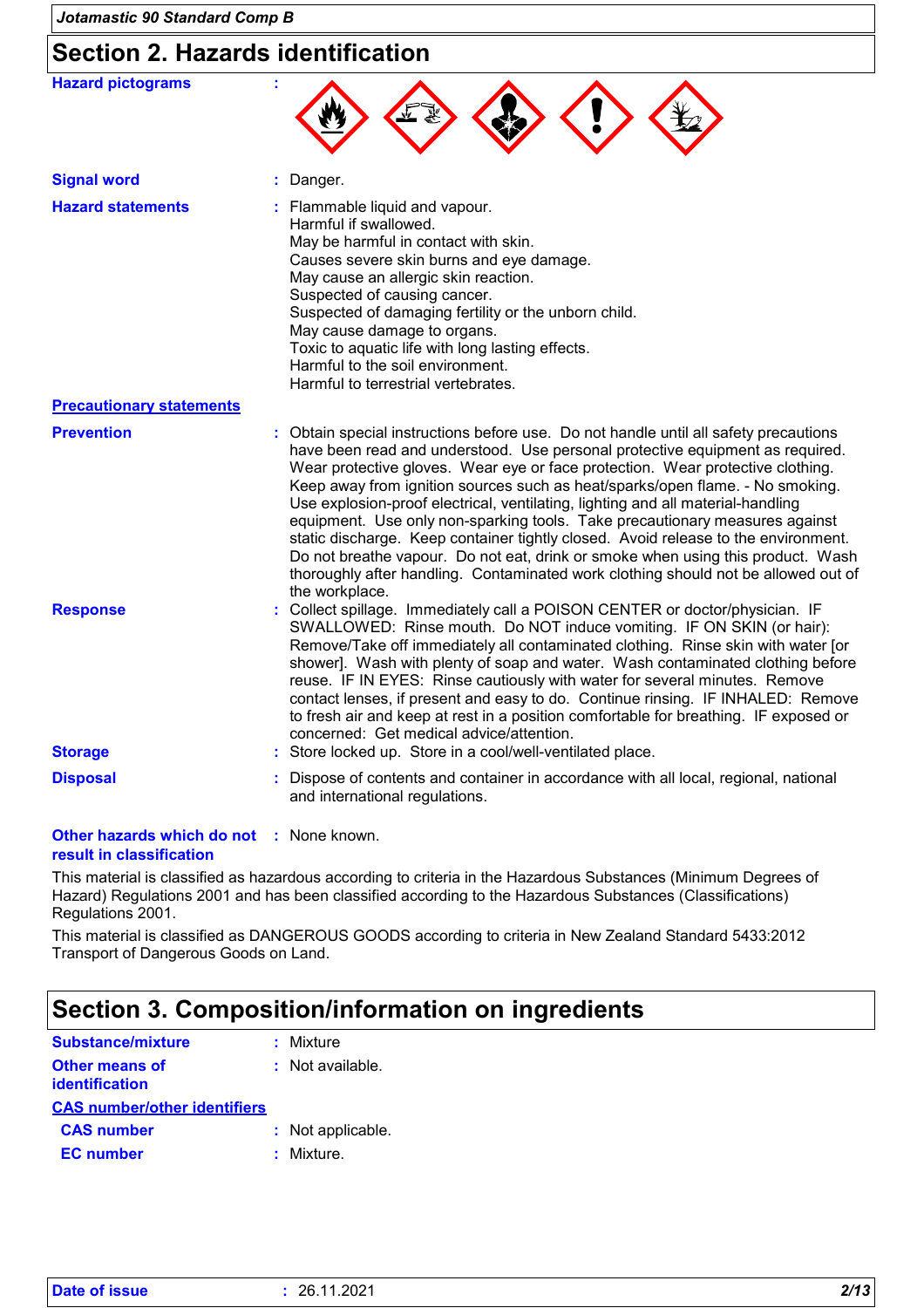# **Section 3. Composition/information on ingredients**

| Ingredient name                              | $%$ (w/w)      | <b>CAS number</b> |
|----------------------------------------------|----------------|-------------------|
| aminepoxyadduct                              | $\geq 30 - 60$ | 1075254-00-0      |
| benzyl alcohol                               | $\geq 10 - 30$ | 100-51-6          |
| hydrocarbons, c9-unsatd., polymd.            | 210 - ≤30      | 71302-83-5        |
| xylene                                       | 1≥10 - ≤16     | 1330-20-7         |
| 3-aminomethyl-3,5,5-trimethylcyclohexylamine | ≤10            | 2855-13-2         |
| Phenol, methylstyrenated                     | l≤10           | 68512-30-1        |
| Phenol, styrenated                           | l≤10           | 61788-44-1        |
| ethylbenzene                                 | ≤5             | $100 - 41 - 4$    |

**There are no additional ingredients present which, within the current knowledge of the supplier and in the concentrations applicable, are classified as hazardous to health or the environment and hence require reporting in this section.**

**Occupational exposure limits, if available, are listed in Section 8.**

## **Section 4. First aid measures**

| <b>Description of necessary first aid measures</b> |
|----------------------------------------------------|
|----------------------------------------------------|

| <b>Inhalation</b>                                  | Get medical attention immediately. Remove victim to fresh air and keep at rest in a<br>position comfortable for breathing. If it is suspected that fumes are still present, the<br>rescuer should wear an appropriate mask or self-contained breathing apparatus. If<br>not breathing, if breathing is irregular or if respiratory arrest occurs, provide artificial<br>respiration or oxygen by trained personnel. It may be dangerous to the person<br>providing aid to give mouth-to-mouth resuscitation. If unconscious, place in<br>recovery position and get medical attention immediately. Maintain an open airway.<br>Loosen tight clothing such as a collar, tie, belt or waistband. In case of inhalation of<br>decomposition products in a fire, symptoms may be delayed. The exposed person<br>may need to be kept under medical surveillance for 48 hours. |
|----------------------------------------------------|-------------------------------------------------------------------------------------------------------------------------------------------------------------------------------------------------------------------------------------------------------------------------------------------------------------------------------------------------------------------------------------------------------------------------------------------------------------------------------------------------------------------------------------------------------------------------------------------------------------------------------------------------------------------------------------------------------------------------------------------------------------------------------------------------------------------------------------------------------------------------|
| <b>Ingestion</b>                                   | Get medical attention immediately. Wash out mouth with water. Remove dentures<br>if any. Remove victim to fresh air and keep at rest in a position comfortable for<br>breathing. If material has been swallowed and the exposed person is conscious,<br>give small quantities of water to drink. Stop if the exposed person feels sick as<br>vomiting may be dangerous. Do not induce vomiting unless directed to do so by<br>medical personnel. If vomiting occurs, the head should be kept low so that vomit<br>does not enter the lungs. Chemical burns must be treated promptly by a physician.<br>Never give anything by mouth to an unconscious person. If unconscious, place in<br>recovery position and get medical attention immediately. Maintain an open airway.<br>Loosen tight clothing such as a collar, tie, belt or waistband.                          |
| <b>Skin contact</b>                                | Get medical attention immediately. Flush contaminated skin with plenty of water.<br>Remove contaminated clothing and shoes. Wash contaminated clothing thoroughly<br>with water before removing it, or wear gloves. Continue to rinse for at least 10<br>minutes. Chemical burns must be treated promptly by a physician. In the event of<br>any complaints or symptoms, avoid further exposure. Wash clothing before reuse.<br>Clean shoes thoroughly before reuse.                                                                                                                                                                                                                                                                                                                                                                                                    |
| <b>Eye contact</b>                                 | : Get medical attention immediately. Immediately flush eyes with plenty of water,<br>occasionally lifting the upper and lower eyelids. Check for and remove any contact<br>lenses. Continue to rinse for at least 10 minutes. Chemical burns must be treated<br>promptly by a physician.                                                                                                                                                                                                                                                                                                                                                                                                                                                                                                                                                                                |
| Most important symptoms/effects, acute and delayed |                                                                                                                                                                                                                                                                                                                                                                                                                                                                                                                                                                                                                                                                                                                                                                                                                                                                         |
| <b>Potential acute health effects</b>              |                                                                                                                                                                                                                                                                                                                                                                                                                                                                                                                                                                                                                                                                                                                                                                                                                                                                         |
| <b>Inhalation</b>                                  | : No known significant effects or critical hazards.                                                                                                                                                                                                                                                                                                                                                                                                                                                                                                                                                                                                                                                                                                                                                                                                                     |
| <b>Ingestion</b>                                   | : Harmful if swallowed.                                                                                                                                                                                                                                                                                                                                                                                                                                                                                                                                                                                                                                                                                                                                                                                                                                                 |
| <b>Skin contact</b>                                | : Causes severe burns. May be harmful in contact with skin. May cause an allergic<br>skin reaction.                                                                                                                                                                                                                                                                                                                                                                                                                                                                                                                                                                                                                                                                                                                                                                     |
| <b>Eye contact</b>                                 | : Causes serious eye damage.                                                                                                                                                                                                                                                                                                                                                                                                                                                                                                                                                                                                                                                                                                                                                                                                                                            |
| <b>Over-exposure signs/symptoms</b>                |                                                                                                                                                                                                                                                                                                                                                                                                                                                                                                                                                                                                                                                                                                                                                                                                                                                                         |
| <b>Inhalation</b>                                  | : Adverse symptoms may include the following:<br>reduced foetal weight<br>increase in foetal deaths<br>skeletal malformations                                                                                                                                                                                                                                                                                                                                                                                                                                                                                                                                                                                                                                                                                                                                           |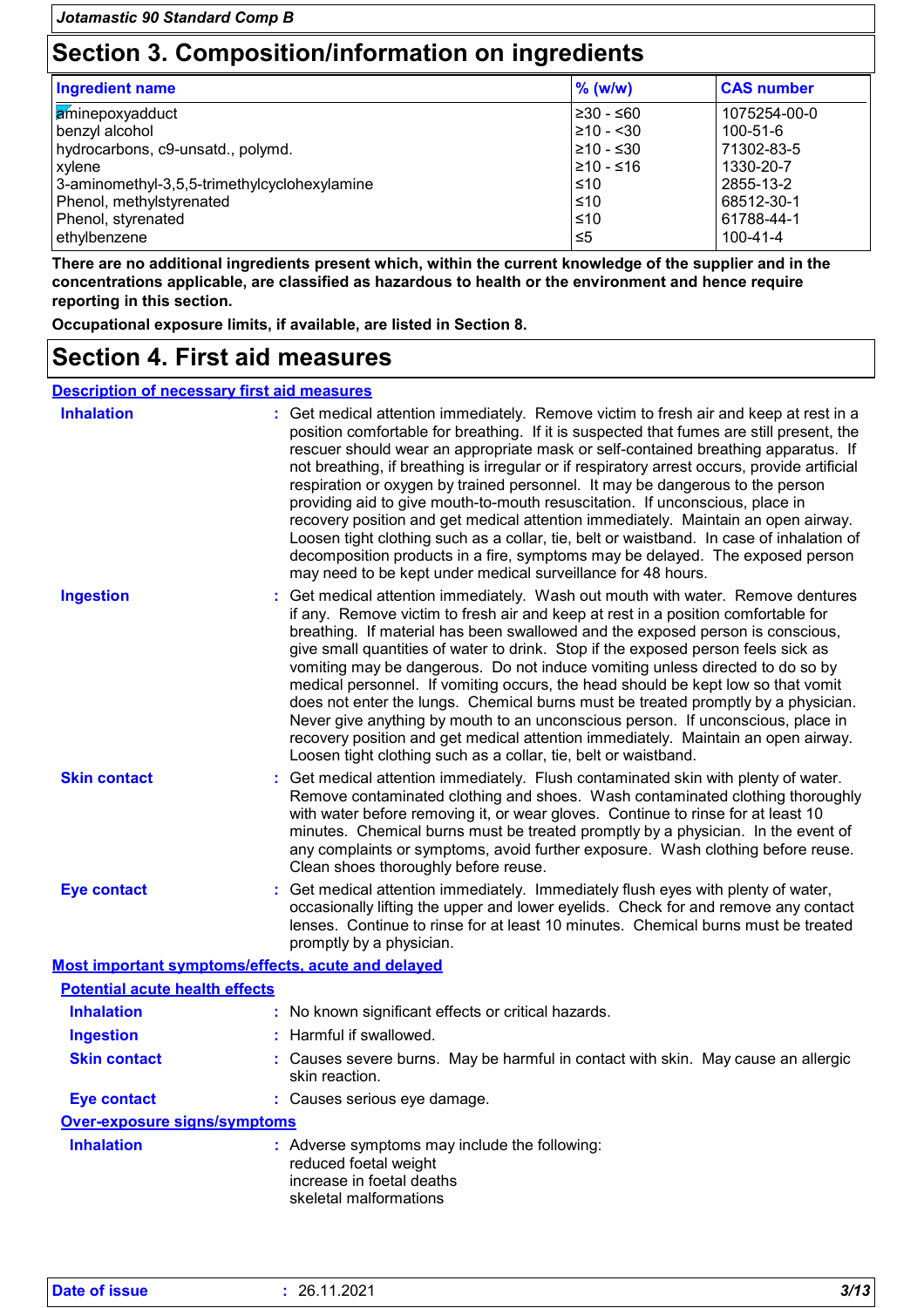# **Section 4. First aid measures**

| : Adverse symptoms may include the following:<br>stomach pains<br>reduced foetal weight<br>increase in foetal deaths<br>skeletal malformations                                                                                                                                                                                                                                                                  |
|-----------------------------------------------------------------------------------------------------------------------------------------------------------------------------------------------------------------------------------------------------------------------------------------------------------------------------------------------------------------------------------------------------------------|
| : Adverse symptoms may include the following:<br>pain or irritation<br>redness<br>blistering may occur<br>reduced foetal weight<br>increase in foetal deaths<br>skeletal malformations                                                                                                                                                                                                                          |
| : Adverse symptoms may include the following:<br>pain<br>watering<br>redness                                                                                                                                                                                                                                                                                                                                    |
| Indication of immediate medical attention and special treatment needed, if necessary                                                                                                                                                                                                                                                                                                                            |
| : Not available.                                                                                                                                                                                                                                                                                                                                                                                                |
| : In case of inhalation of decomposition products in a fire, symptoms may be delayed.<br>The exposed person may need to be kept under medical surveillance for 48 hours.                                                                                                                                                                                                                                        |
| : No action shall be taken involving any personal risk or without suitable training. If it<br>is suspected that fumes are still present, the rescuer should wear an appropriate<br>mask or self-contained breathing apparatus. It may be dangerous to the person<br>providing aid to give mouth-to-mouth resuscitation. Wash contaminated clothing<br>thoroughly with water before removing it, or wear gloves. |
|                                                                                                                                                                                                                                                                                                                                                                                                                 |

**See toxicological information (Section 11)**

# **Section 5. Firefighting measures**

| <b>Extinguishing media</b>                               |                                                                                                                                                                                                                                                                                                                                                                                                                                  |
|----------------------------------------------------------|----------------------------------------------------------------------------------------------------------------------------------------------------------------------------------------------------------------------------------------------------------------------------------------------------------------------------------------------------------------------------------------------------------------------------------|
| <b>Suitable</b>                                          | : Use dry chemical, $CO2$ , water spray (fog) or foam.                                                                                                                                                                                                                                                                                                                                                                           |
| <b>Not suitable</b>                                      | : Do not use water jet.                                                                                                                                                                                                                                                                                                                                                                                                          |
| <b>Specific hazards arising</b><br>from the chemical     | : Flammable liquid and vapour. In a fire or if heated, a pressure increase will occur<br>and the container may burst, with the risk of a subsequent explosion. Runoff to<br>sewer may create fire or explosion hazard. This material is toxic to aquatic life with<br>long lasting effects. Fire water contaminated with this material must be contained<br>and prevented from being discharged to any waterway, sewer or drain. |
| <b>Hazardous thermal</b><br>decomposition products       | : Decomposition products may include the following materials:<br>carbon dioxide<br>carbon monoxide<br>nitrogen oxides                                                                                                                                                                                                                                                                                                            |
| <b>Hazchem code</b>                                      | $: \cdot 3W$                                                                                                                                                                                                                                                                                                                                                                                                                     |
| <b>Special precautions for fire-</b><br>fighters         | : Promptly isolate the scene by removing all persons from the vicinity of the incident if<br>there is a fire. No action shall be taken involving any personal risk or without<br>suitable training. Move containers from fire area if this can be done without risk.<br>Use water spray to keep fire-exposed containers cool.                                                                                                    |
| <b>Special protective</b><br>equipment for fire-fighters | : Fire-fighters should wear appropriate protective equipment and self-contained<br>breathing apparatus (SCBA) with a full face-piece operated in positive pressure<br>mode.                                                                                                                                                                                                                                                      |

## **Section 6. Accidental release measures**

| <b>Personal precautions,</b><br>protective equipment and<br>emergency procedures | : No action shall be taken involving any personal risk or without suitable training.<br>Evacuate surrounding areas. Keep unnecessary and unprotected personnel from<br>entering. Do not touch or walk through spilt material. Shut off all ignition sources.<br>No flares, smoking or flames in hazard area. Do not breathe vapour or mist.<br>Provide adequate ventilation. Wear appropriate respirator when ventilation is<br>inadequate. Put on appropriate personal protective equipment (see Section 8). |
|----------------------------------------------------------------------------------|---------------------------------------------------------------------------------------------------------------------------------------------------------------------------------------------------------------------------------------------------------------------------------------------------------------------------------------------------------------------------------------------------------------------------------------------------------------------------------------------------------------|
| <b>Environmental precautions</b>                                                 | : Avoid dispersal of spilt material and runoff and contact with soil, waterways, drains<br>and sewers. Inform the relevant authorities if the product has caused environmental<br>pollution (sewers, waterways, soil or air). Water polluting material. May be harmful<br>to the environment if released in large quantities.                                                                                                                                                                                 |

#### **Methods and material for containment and cleaning up**

| <b>Date of issue</b> | 26.11.2021 | A/4<br>ט ויי |
|----------------------|------------|--------------|
|                      |            |              |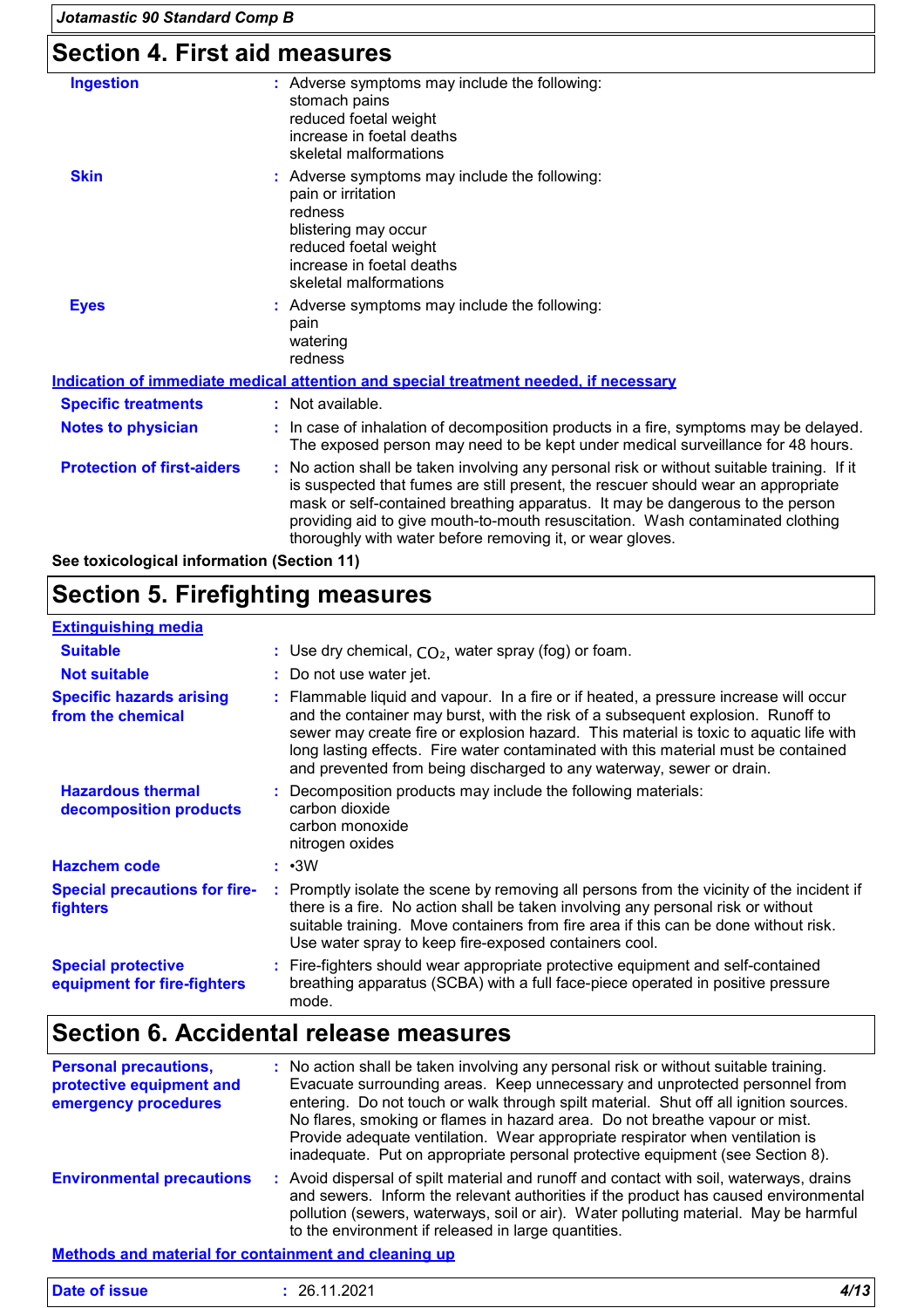## **Section 6. Accidental release measures**

| <b>Small spill</b> | : Stop leak if without risk. Move containers from spill area. Dilute with water and mop<br>up if water-soluble. Alternatively, or if water-insoluble, absorb with an inert dry<br>material and place in an appropriate waste disposal container. Use spark-proof<br>tools and explosion-proof equipment. Dispose of via a licensed waste disposal<br>contractor.                                                                                                                                                                                                                                                                                                                                                                                                          |
|--------------------|---------------------------------------------------------------------------------------------------------------------------------------------------------------------------------------------------------------------------------------------------------------------------------------------------------------------------------------------------------------------------------------------------------------------------------------------------------------------------------------------------------------------------------------------------------------------------------------------------------------------------------------------------------------------------------------------------------------------------------------------------------------------------|
| Large spill        | : Stop leak if without risk. Move containers from spill area. Approach the release<br>from upwind. Prevent entry into sewers, water courses, basements or confined<br>areas. Wash spillages into an effluent treatment plant or proceed as follows.<br>Contain and collect spillage with non-combustible, absorbent material e.g. sand,<br>earth, vermiculite or diatomaceous earth and place in container for disposal<br>according to local regulations (see Section 13). Use spark-proof tools and<br>explosion-proof equipment. Dispose of via a licensed waste disposal contractor.<br>Contaminated absorbent material may pose the same hazard as the spilt product.<br>Note: see Section 1 for emergency contact information and Section 13 for waste<br>disposal. |

## **Section 7. Handling and storage**

| <b>Precautions for safe</b><br>handling                                          | : Put on appropriate personal protective equipment (see Section 8). Eating, drinking<br>and smoking should be prohibited in areas where this material is handled, stored<br>and processed. Workers should wash hands and face before eating, drinking and<br>smoking. Remove contaminated clothing and protective equipment before entering<br>eating areas. Persons with a history of skin sensitization problems should not be<br>employed in any process in which this product is used. Avoid exposure - obtain<br>special instructions before use. Avoid exposure during pregnancy. Do not get in<br>eyes or on skin or clothing. Do not breathe vapour or mist. Do not ingest. Avoid<br>release to the environment. Use only with adequate ventilation. Wear appropriate<br>respirator when ventilation is inadequate. Do not enter storage areas and confined<br>spaces unless adequately ventilated. Keep in the original container or an approved<br>alternative made from a compatible material, kept tightly closed when not in use.<br>Store and use away from heat, sparks, open flame or any other ignition source. Use<br>explosion-proof electrical (ventilating, lighting and material handling) equipment.<br>Use only non-sparking tools. Take precautionary measures against electrostatic<br>discharges. To avoid fire or explosion, dissipate static electricity during transfer by<br>earthing and bonding containers and equipment before transferring material. Empty<br>containers retain product residue and can be hazardous. Do not reuse container. |
|----------------------------------------------------------------------------------|----------------------------------------------------------------------------------------------------------------------------------------------------------------------------------------------------------------------------------------------------------------------------------------------------------------------------------------------------------------------------------------------------------------------------------------------------------------------------------------------------------------------------------------------------------------------------------------------------------------------------------------------------------------------------------------------------------------------------------------------------------------------------------------------------------------------------------------------------------------------------------------------------------------------------------------------------------------------------------------------------------------------------------------------------------------------------------------------------------------------------------------------------------------------------------------------------------------------------------------------------------------------------------------------------------------------------------------------------------------------------------------------------------------------------------------------------------------------------------------------------------------------------------------------------------------------------------|
| <b>Conditions for safe storage,</b><br>including any<br><b>incompatibilities</b> | Store in accordance with local regulations. Store in a segregated and approved<br>area. Store in original container protected from direct sunlight in a dry, cool and well-<br>ventilated area, away from incompatible materials (see Section 10) and food and<br>drink. Eliminate all ignition sources. Separate from oxidising materials. Keep<br>container tightly closed and sealed until ready for use. Containers that have been<br>opened must be carefully resealed and kept upright to prevent leakage. Do not<br>store in unlabelled containers. Use appropriate containment to avoid environmental<br>contamination. See Section 10 for incompatible materials before handling or use.                                                                                                                                                                                                                                                                                                                                                                                                                                                                                                                                                                                                                                                                                                                                                                                                                                                                                |

The information in this section contains generic advice and guidance. The list of Identified Uses in Section 1 should be consulted for any available use-specific information provided in the Exposure Scenario(s).

See Technical Data Sheet / packaging for further information.

## **Section 8. Exposure controls/personal protection**

#### **Control parameters**

#### **Occupational exposure limits**

| <b>Ingredient name</b> | <b>Exposure limits</b>                                                                                                                                                                       |
|------------------------|----------------------------------------------------------------------------------------------------------------------------------------------------------------------------------------------|
| <b>x</b> ylene         | NZ HSWA 2015 (New Zealand, 11/2020).<br>WES-TWA: 217 mg/m <sup>3</sup> 8 hours.<br>WES-TWA: 50 ppm 8 hours.                                                                                  |
| ethylbenzene           | NZ HSWA 2015 (New Zealand, 11/2020).<br>WES-TWA: 100 ppm 8 hours.<br>WES-TWA: 434 mg/m <sup>3</sup> 8 hours.<br>WES-STEL: 543 mg/m <sup>3</sup> 15 minutes.<br>WES-STEL: 125 ppm 15 minutes. |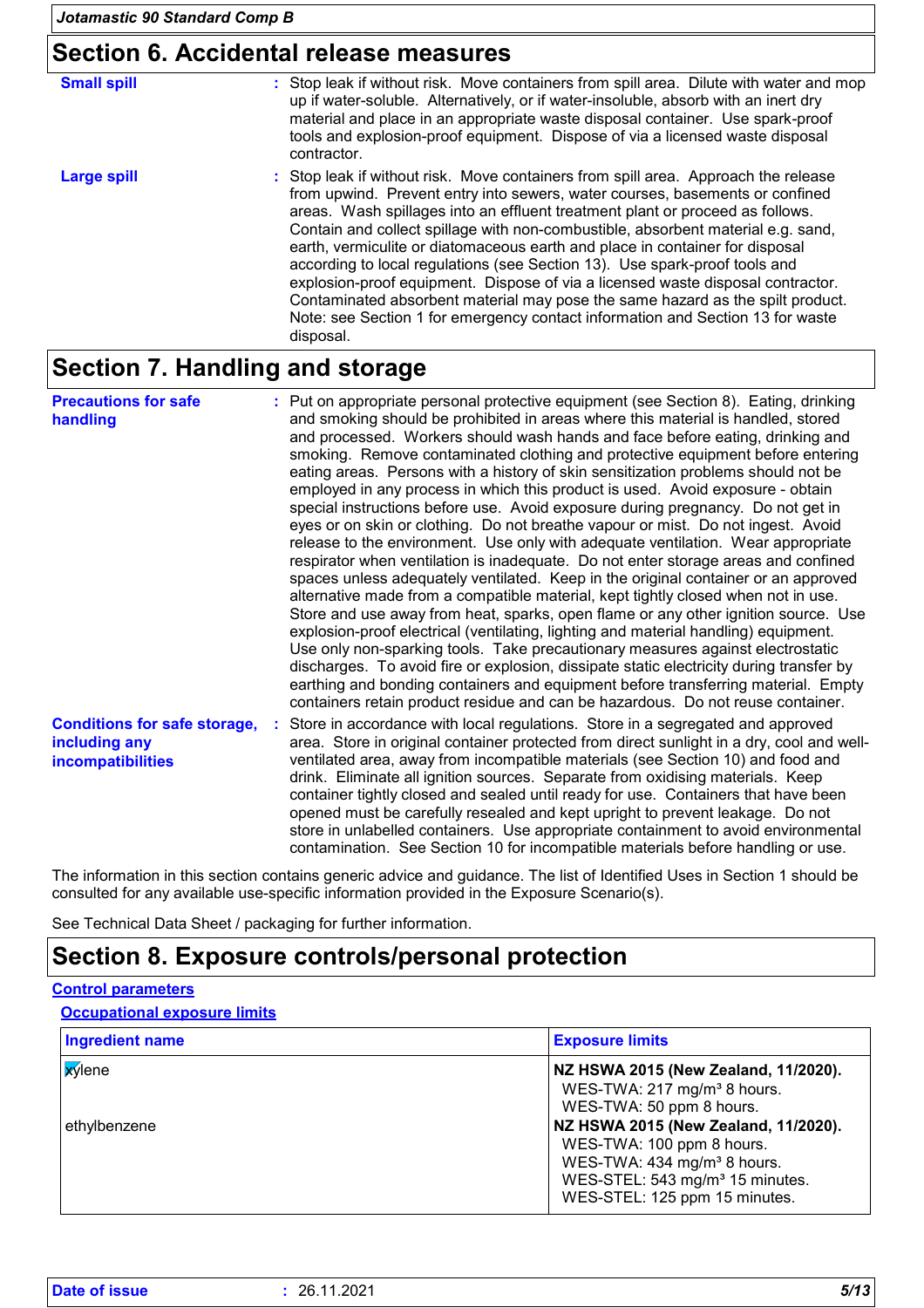## **Section 8. Exposure controls/personal protection**

| : Use only with adequate ventilation. Use process enclosures, local exhaust<br>ventilation or other engineering controls to keep worker exposure to airborne<br>contaminants below any recommended or statutory limits. The engineering controls<br>also need to keep gas, vapour or dust concentrations below any lower explosive<br>limits. Use explosion-proof ventilation equipment.                                                                                                                                                                                                                                |  |  |
|-------------------------------------------------------------------------------------------------------------------------------------------------------------------------------------------------------------------------------------------------------------------------------------------------------------------------------------------------------------------------------------------------------------------------------------------------------------------------------------------------------------------------------------------------------------------------------------------------------------------------|--|--|
| : Emissions from ventilation or work process equipment should be checked to ensure<br>they comply with the requirements of environmental protection legislation. In some<br>cases, fume scrubbers, filters or engineering modifications to the process<br>equipment will be necessary to reduce emissions to acceptable levels.                                                                                                                                                                                                                                                                                         |  |  |
| <b>Individual protection measures</b>                                                                                                                                                                                                                                                                                                                                                                                                                                                                                                                                                                                   |  |  |
| : Wash hands, forearms and face thoroughly after handling chemical products, before<br>eating, smoking and using the lavatory and at the end of the working period.<br>Appropriate techniques should be used to remove potentially contaminated clothing.<br>Contaminated work clothing should not be allowed out of the workplace. Wash<br>contaminated clothing before reusing. Ensure that eyewash stations and safety<br>showers are close to the workstation location.                                                                                                                                             |  |  |
| : Use a properly fitted, air-purifying or air-fed respirator complying with an approved<br>standard if a risk assessment indicates this is necessary. Respirator selection must<br>be based on known or anticipated exposure levels, the hazards of the product and<br>the safe working limits of the selected respirator.                                                                                                                                                                                                                                                                                              |  |  |
| Chemical-resistant, impervious gloves complying with an approved standard should<br>be worn at all times when handling chemical products if a risk assessment indicates<br>this is necessary. Considering the parameters specified by the glove manufacturer,<br>check during use that the gloves are still retaining their protective properties. It<br>should be noted that the time to breakthrough for any glove material may be<br>different for different glove manufacturers. In the case of mixtures, consisting of<br>several substances, the protection time of the gloves cannot be accurately<br>estimated. |  |  |
| There is no one glove material or combination of materials that will give unlimited<br>resistance to any individual or combination of chemicals.<br>The breakthrough time must be greater than the end use time of the product.<br>The instructions and information provided by the glove manufacturer on use,<br>storage, maintenance and replacement must be followed.<br>Gloves should be replaced regularly and if there is any sign of damage to the glove                                                                                                                                                         |  |  |
| material.<br>Always ensure that gloves are free from defects and that they are stored and used<br>correctly.<br>The performance or effectiveness of the glove may be reduced by physical/chemical<br>damage and poor maintenance.<br>Barrier creams may help to protect the exposed areas of the skin but should not be<br>applied once exposure has occurred.                                                                                                                                                                                                                                                          |  |  |
| Wear suitable gloves tested to EN374.<br>May be used, gloves(breakthrough time) 4 - 8 hours: PVC, neoprene<br>Recommended, gloves(breakthrough time) > 8 hours: 4H, Teflon, fluor rubber,<br>Viton®, polyvinyl alcohol (PVA), nitrile rubber, butyl rubber                                                                                                                                                                                                                                                                                                                                                              |  |  |
| : Safety eyewear complying to EN 166 should be used when a risk assessment<br>indicates this is necessary to avoid exposure to liquid splashes, mists, gases or<br>dusts. If contact is possible, the following protection should be worn, unless the<br>assessment indicates a higher degree of protection: chemical splash goggles and/<br>or face shield. If inhalation hazards exist, a full-face respirator may be required<br>instead.                                                                                                                                                                            |  |  |
| : Personal protective equipment for the body should be selected based on the task<br>being performed and the risks involved and should be approved by a specialist<br>before handling this product. When there is a risk of ignition from static electricity,<br>wear anti-static protective clothing. For the greatest protection from static<br>discharges, clothing should include anti-static overalls, boots and gloves.                                                                                                                                                                                           |  |  |
| : If workers are exposed to concentrations above the exposure limit, they must use a<br>respirator according to EN 140. Use respiratory mask with charcoal and dust filter<br>when spraying this product, according to EN 14387(as filter combination A2-P2). In<br>confined spaces, use compressed-air or fresh-air respiratory equipment. When use<br>of roller or brush, consider use of charcoalfilter.                                                                                                                                                                                                             |  |  |
|                                                                                                                                                                                                                                                                                                                                                                                                                                                                                                                                                                                                                         |  |  |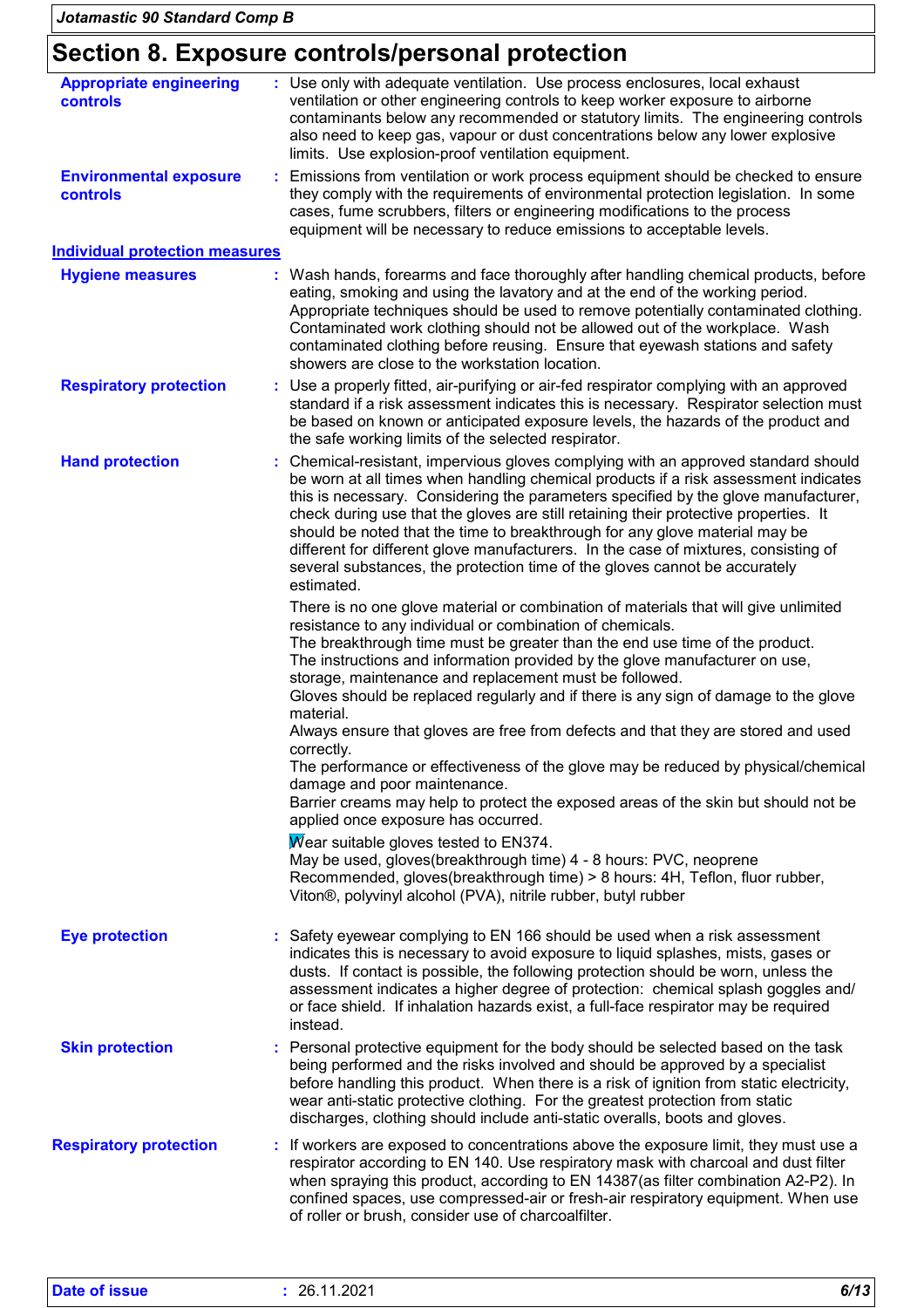# **Section 9. Physical and chemical properties**

| <b>Appearance</b>                                               |                                                                                                                                        |
|-----------------------------------------------------------------|----------------------------------------------------------------------------------------------------------------------------------------|
| <b>Physical state</b>                                           | : Liquid.                                                                                                                              |
| <b>Colour</b>                                                   | : Colourless.                                                                                                                          |
| <b>Odour</b>                                                    | : Characteristic.                                                                                                                      |
| <b>Odour threshold</b>                                          | : Not available.                                                                                                                       |
| рH                                                              | : Not applicable.                                                                                                                      |
| <b>Melting point</b>                                            | : Not available.                                                                                                                       |
| <b>Boiling point</b>                                            | : Lowest known value: $136.1^{\circ}$ C (277 $^{\circ}$ F) (ethylbenzene). Weighted average: 228.19 $^{\circ}$ C<br>$(442.7^{\circ}F)$ |
| <b>Flash point</b>                                              | : Closed cup: 39°C (102.2°F)                                                                                                           |
| <b>Burning rate</b>                                             | : Not applicable.                                                                                                                      |
| <b>Burning time</b>                                             | : Not applicable.                                                                                                                      |
| <b>Evaporation rate</b>                                         | : Highest known value: 0.84 (ethylbenzene) Weighted average: 0.37 compared with<br>butyl acetate                                       |
| <b>Flammability (solid, gas)</b>                                | : Not available.                                                                                                                       |
| <b>Upper/lower flammability or</b><br>explosive limits          | $: 0.8 - 13%$                                                                                                                          |
| <b>Vapour pressure</b>                                          | : Highest known value: 1.2 kPa (9.3 mm Hg) (at $20^{\circ}$ C) (ethylbenzene). Weighted<br>average: 0.22 kPa (1.65 mm Hg) (at 20°C)    |
| <b>Vapour density</b>                                           | : Highest known value: $3.7$ (Air = 1) (benzyl alcohol). Weighted average: $3.7$ (Air =<br>1)                                          |
| <b>Relative density</b>                                         | : Not available.                                                                                                                       |
| <b>Density</b>                                                  | : $1.01$ g/cm <sup>3</sup>                                                                                                             |
| <b>Solubility</b>                                               | : Insoluble in the following materials: cold water and hot water.                                                                      |
| <b>Solubility in water</b>                                      | : Not available.                                                                                                                       |
| <b>Partition coefficient: n-</b><br>octanol/water               | : Not available.                                                                                                                       |
| <b>Auto-ignition temperature</b>                                | : Lowest known value: >375°C (>707°F) (hydrocarbons, c9-unsatd., polymd.).                                                             |
| <b>Decomposition temperature</b>                                | : Not available.                                                                                                                       |
| <b>SADT</b>                                                     | : Not available.                                                                                                                       |
| <b>Viscosity</b>                                                | <b>K</b> inematic (40°C): >0.205 cm <sup>2</sup> /s (>20.5 cSt)                                                                        |
| <b>Aerosol product</b>                                          |                                                                                                                                        |
| <b>Type of aerosol</b>                                          | : Not applicable.                                                                                                                      |
| <b>Heat of combustion</b>                                       | Not available.                                                                                                                         |
| <b>Ignition distance</b>                                        | Not applicable.                                                                                                                        |
| <b>Enclosed space ignition -</b><br><b>Time equivalent</b>      | : Not applicable.                                                                                                                      |
| <b>Enclosed space ignition -</b><br><b>Deflagration density</b> | : Not applicable.                                                                                                                      |
| <b>Flame height</b>                                             | Not applicable.                                                                                                                        |
| <b>Flame duration</b>                                           | Not applicable.                                                                                                                        |

# **Section 10. Stability and reactivity**

| : The product is stable.                                                                                                                                                     |
|------------------------------------------------------------------------------------------------------------------------------------------------------------------------------|
| : Under normal conditions of storage and use, hazardous reactions will not occur.                                                                                            |
| : Avoid all possible sources of ignition (spark or flame). Do not pressurise, cut, weld,<br>braze, solder, drill, grind or expose containers to heat or sources of ignition. |
| : Keep away from the following materials to prevent strong exothermic reactions:<br>oxidising agents, strong alkalis, strong acids.                                          |
| Under normal conditions of storage and use, hazardous decomposition products<br>should not be produced.                                                                      |
|                                                                                                                                                                              |

| <b>Date</b><br><b>issue</b><br>_____ | ാറാം<br>າຂ<br>. I I.ZUZ 1<br>the contract of the contract of the contract of the contract of the contract of the contract of the contract of | 7/12<br>,,,,<br>$\sim$ |
|--------------------------------------|----------------------------------------------------------------------------------------------------------------------------------------------|------------------------|
|--------------------------------------|----------------------------------------------------------------------------------------------------------------------------------------------|------------------------|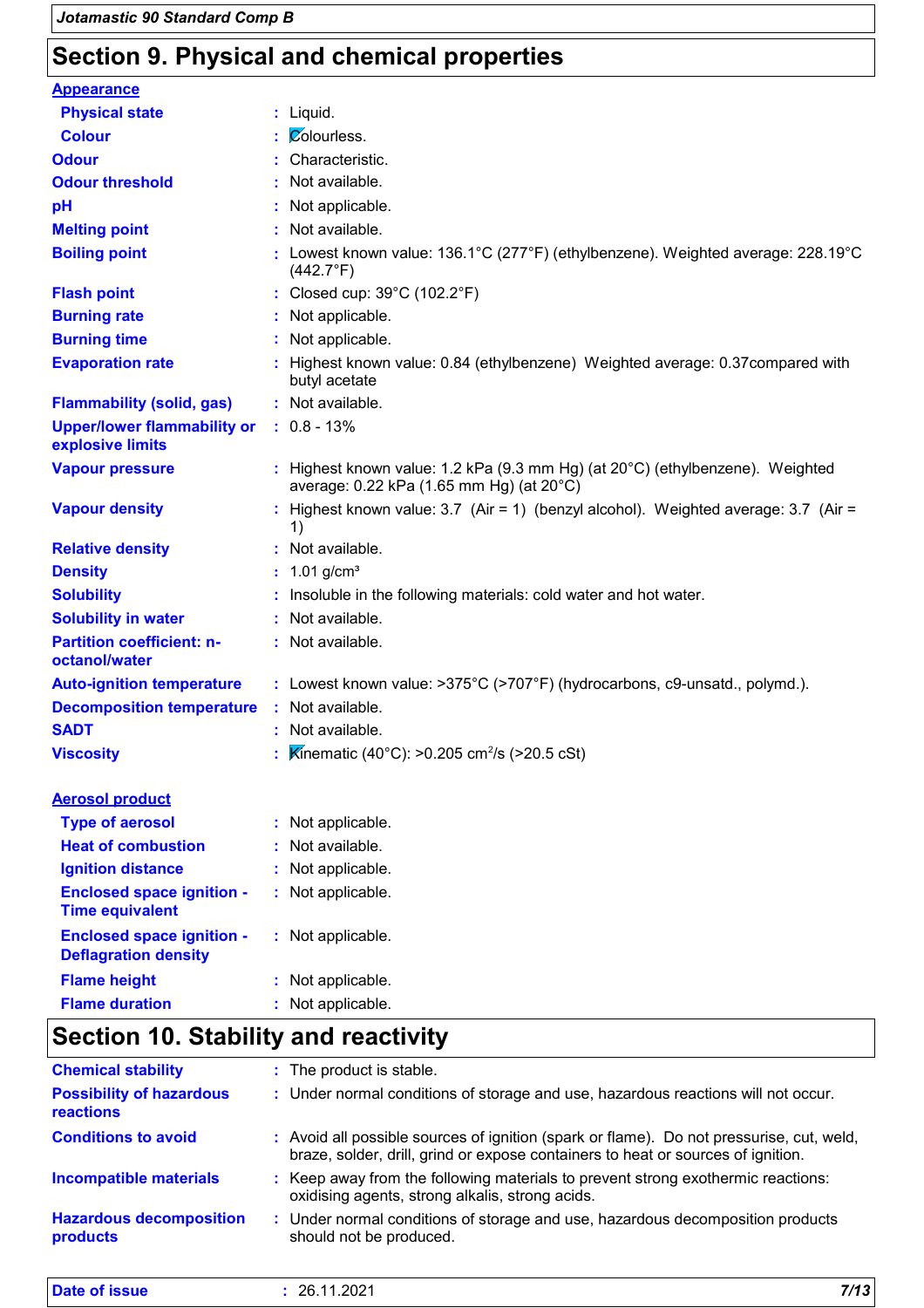# **Section 11. Toxicological information**

Corrosive to eyes and skin.Vapour may be irritating to eyes and respiratory system.Harmful if ingested.Material is corrosive to the mucous membranes.

| <b>Information on likely routes of exposure</b> |                                                                                                                                                                                        |
|-------------------------------------------------|----------------------------------------------------------------------------------------------------------------------------------------------------------------------------------------|
| <b>Inhalation</b>                               | : No known significant effects or critical hazards.                                                                                                                                    |
| <b>Ingestion</b>                                | : Harmful if swallowed.                                                                                                                                                                |
| <b>Skin contact</b>                             | : Causes severe burns. May be harmful in contact with skin. May cause an allergic<br>skin reaction.                                                                                    |
| <b>Eye contact</b>                              | : Causes serious eye damage.                                                                                                                                                           |
|                                                 | <b>Symptoms related to the physical, chemical and toxicological characteristics</b>                                                                                                    |
| <b>Inhalation</b>                               | : Adverse symptoms may include the following:<br>reduced foetal weight<br>increase in foetal deaths<br>skeletal malformations                                                          |
| <b>Ingestion</b>                                | : Adverse symptoms may include the following:<br>stomach pains<br>reduced foetal weight<br>increase in foetal deaths<br>skeletal malformations                                         |
| <b>Skin contact</b>                             | : Adverse symptoms may include the following:<br>pain or irritation<br>redness<br>blistering may occur<br>reduced foetal weight<br>increase in foetal deaths<br>skeletal malformations |
| <b>Eye contact</b>                              | : Adverse symptoms may include the following:<br>pain<br>watering<br>redness                                                                                                           |

### **Delayed and immediate effects as well as chronic effects from short and long-term exposure**

#### **Acute toxicity**

| <b>Product/ingredient name</b>       | <b>Result</b>                 | <b>Species</b> | <b>Dose</b>       | <b>Exposure</b> |
|--------------------------------------|-------------------------------|----------------|-------------------|-----------------|
| <b>b</b> enzyl alcohol               | LD50 Oral                     | Rat            | 1230 mg/kg        |                 |
| hydrocarbons, c9-unsatd.,<br>polymd. | LD50 Dermal                   | Rat            | >2000 mg/kg       |                 |
|                                      | LD50 Oral                     | Rat            | >2000 mg/kg       |                 |
| xylene                               | <b>LC50 Inhalation Vapour</b> | Rat            | $20 \text{ mg/l}$ | 4 hours         |
|                                      | LD50 Oral                     | Rat            | 4300 mg/kg        |                 |
|                                      | TDLo Dermal                   | Rabbit         | 4300 mg/kg        |                 |
| 3-aminomethyl-                       | LD50 Oral                     | Rat            | 1030 mg/kg        |                 |
| 3,5,5-trimethylcyclohexylamine       |                               |                |                   |                 |
| Phenol, styrenated                   | LD50 Dermal                   | Rabbit         | >5010 mg/kg       |                 |
|                                      | LD50 Oral                     | Rat            | 2500 mg/kg        |                 |
| ethylbenzene                         | <b>LC50 Inhalation Vapour</b> | Rat - Male     | $17.8$ mg/l       | 4 hours         |
|                                      | LD50 Dermal                   | Rabbit         | >5000 mg/kg       |                 |
|                                      | LD50 Oral                     | Rat            | 3500 mg/kg        |                 |
| 2-methylpentane-<br>1,5-diamine      | LD50 Oral                     | Rat            | 1690 mg/kg        |                 |

#### **Irritation/Corrosion**

| <b>Product/ingredient name</b> | <b>Result</b>        | <b>Species</b>                     | <b>Score</b> | <b>Exposure</b>           | <b>Observation</b> |
|--------------------------------|----------------------|------------------------------------|--------------|---------------------------|--------------------|
| aminepoxyadduct                | Eyes - Irritant      | Mammal -<br>species<br>unspecified |              |                           |                    |
| benzyl alcohol                 | Eyes - Mild irritant | Mammal -<br>species<br>unspecified |              |                           |                    |
| xylene                         | Eyes - Mild irritant | Rabbit                             |              | 87 milligrams             |                    |
|                                | Skin - Mild irritant | Rat                                |              | 8 hours 60<br>microliters |                    |
| Phenol, methylstyrenated       | Skin - Mild irritant | Mammal -<br>species                |              |                           |                    |
| <b>Date of issue</b>           | : 26.11.2021         |                                    |              |                           | 8/13               |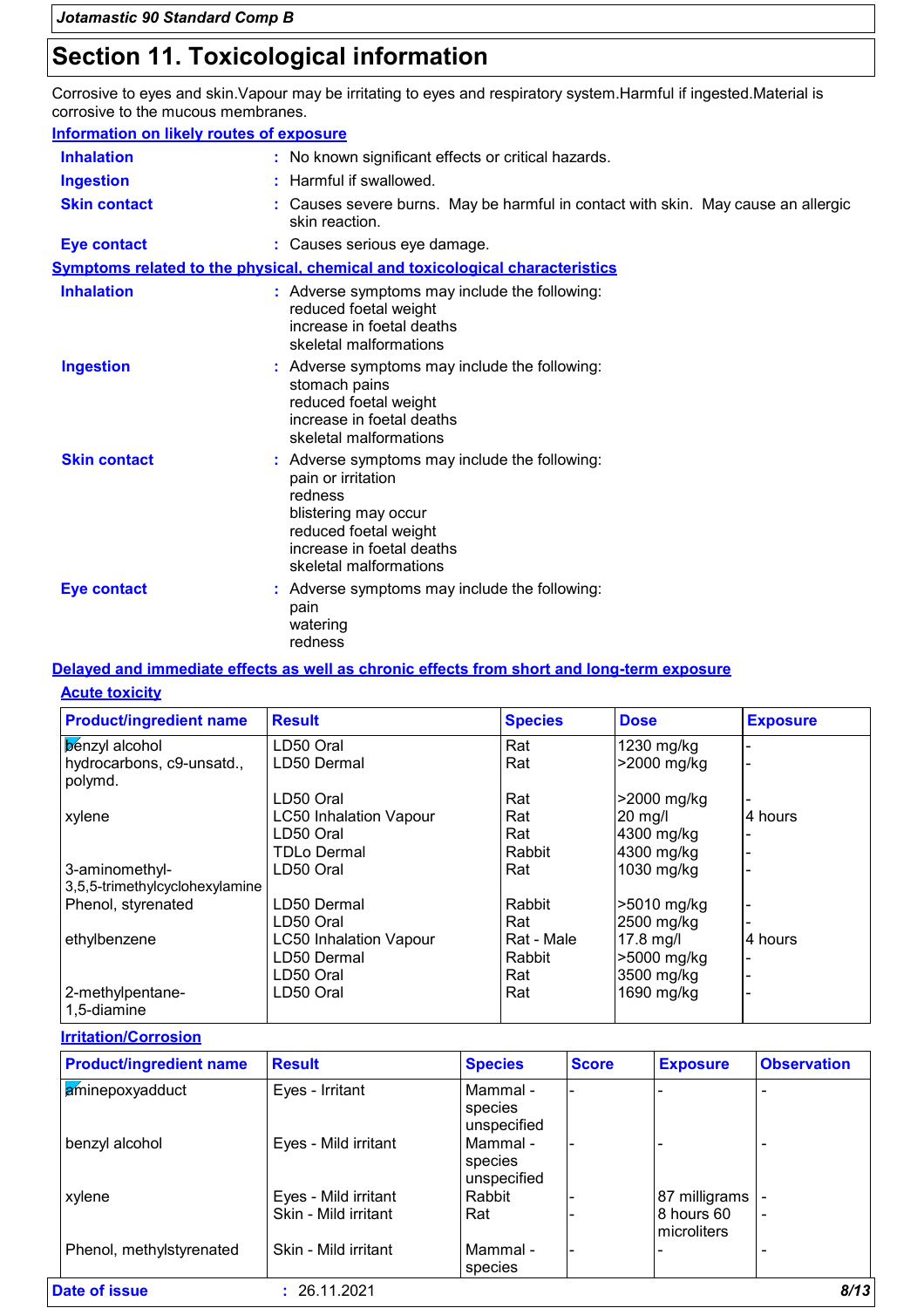| Jotamastic 90 Standard Comp B   |                                       |                                    |  |                |  |  |  |
|---------------------------------|---------------------------------------|------------------------------------|--|----------------|--|--|--|
|                                 | Section 11. Toxicological information |                                    |  |                |  |  |  |
|                                 |                                       | unspecified                        |  |                |  |  |  |
| Phenol, styrenated              | Eyes - Mild irritant                  | Rabbit                             |  | 0.1 Mililiters |  |  |  |
|                                 | Skin - Mild irritant                  | Rabbit                             |  | 0.5 Mililiters |  |  |  |
|                                 | Skin - Mild irritant                  | Mammal -<br>species<br>unspecified |  |                |  |  |  |
| 2-methylpentane-<br>1,5-diamine | Eyes - Severe irritant                | Rabbit                             |  | 0.1 Mililiters |  |  |  |
|                                 | Skin - Severe irritant                | Rabbit                             |  | 0.5 Mililiters |  |  |  |

#### **Sensitisation**

| <b>Product/ingredient name</b>                   | <b>Route of</b><br>exposure | <b>Species</b>                  | <b>Result</b> |
|--------------------------------------------------|-----------------------------|---------------------------------|---------------|
| aminepoxyadduct                                  | skin                        | Mammal - species<br>unspecified | Sensitising   |
| hydrocarbons, c9-unsatd.,<br>polymd.             | skin                        | Mouse                           | Sensitising   |
| 3-aminomethyl-<br>3,5,5-trimethylcyclohexylamine | skin                        | Mammal - species<br>unspecified | Sensitising   |
| Phenol, methylstyrenated                         | skin                        | Mammal - species<br>unspecified | Sensitising   |
| Phenol, styrenated                               | skin                        | Mammal - species<br>unspecified | Sensitising   |

### **Potential chronic health effects**

| <b>General</b>                          | : No known significant effects or critical hazards.                                                    |
|-----------------------------------------|--------------------------------------------------------------------------------------------------------|
| <b>Inhalation</b>                       | No known significant effects or critical hazards.                                                      |
| <b>Ingestion</b>                        | No known significant effects or critical hazards.                                                      |
| <b>Skin contact</b>                     | Once sensitized, a severe allergic reaction may occur when subsequently exposed<br>to very low levels. |
| <b>Eye contact</b>                      | : No known significant effects or critical hazards.                                                    |
| <b>Carcinogenicity</b>                  | Suspected of causing cancer. Risk of cancer depends on duration and level of<br>exposure.              |
| <b>Mutagenicity</b>                     | : No known significant effects or critical hazards.                                                    |
| <b>Teratogenicity</b>                   | : Suspected of damaging the unborn child.                                                              |
| <b>Developmental effects</b>            | : No known significant effects or critical hazards.                                                    |
| <b>Fertility effects</b>                | : Suspected of damaging fertility.                                                                     |
| <b>Chronic toxicity</b>                 |                                                                                                        |
| Not available.                          |                                                                                                        |
| <b>Carcinogenicity</b>                  |                                                                                                        |
| Not available.                          |                                                                                                        |
| <b>Mutagenicity</b>                     |                                                                                                        |
| Not available.                          |                                                                                                        |
| <b>Teratogenicity</b><br>Not available. |                                                                                                        |

## **Reproductive toxicity**

Not available.

## **Specific target organ toxicity**

| <b>Name</b>           | <b>Category</b> | <b>Route of</b><br><b>exposure</b> | <b>Target organs</b>             |
|-----------------------|-----------------|------------------------------------|----------------------------------|
| xvlene                | Category B      | Oral<br>Inhalation                 | Not determined                   |
| ethylbenzene          | Category B      | Inhalation                         | Not determined<br>Not determined |
| Assistination because |                 |                                    |                                  |

## **Aspiration hazard**

Not available.

### **Numerical measures of toxicity**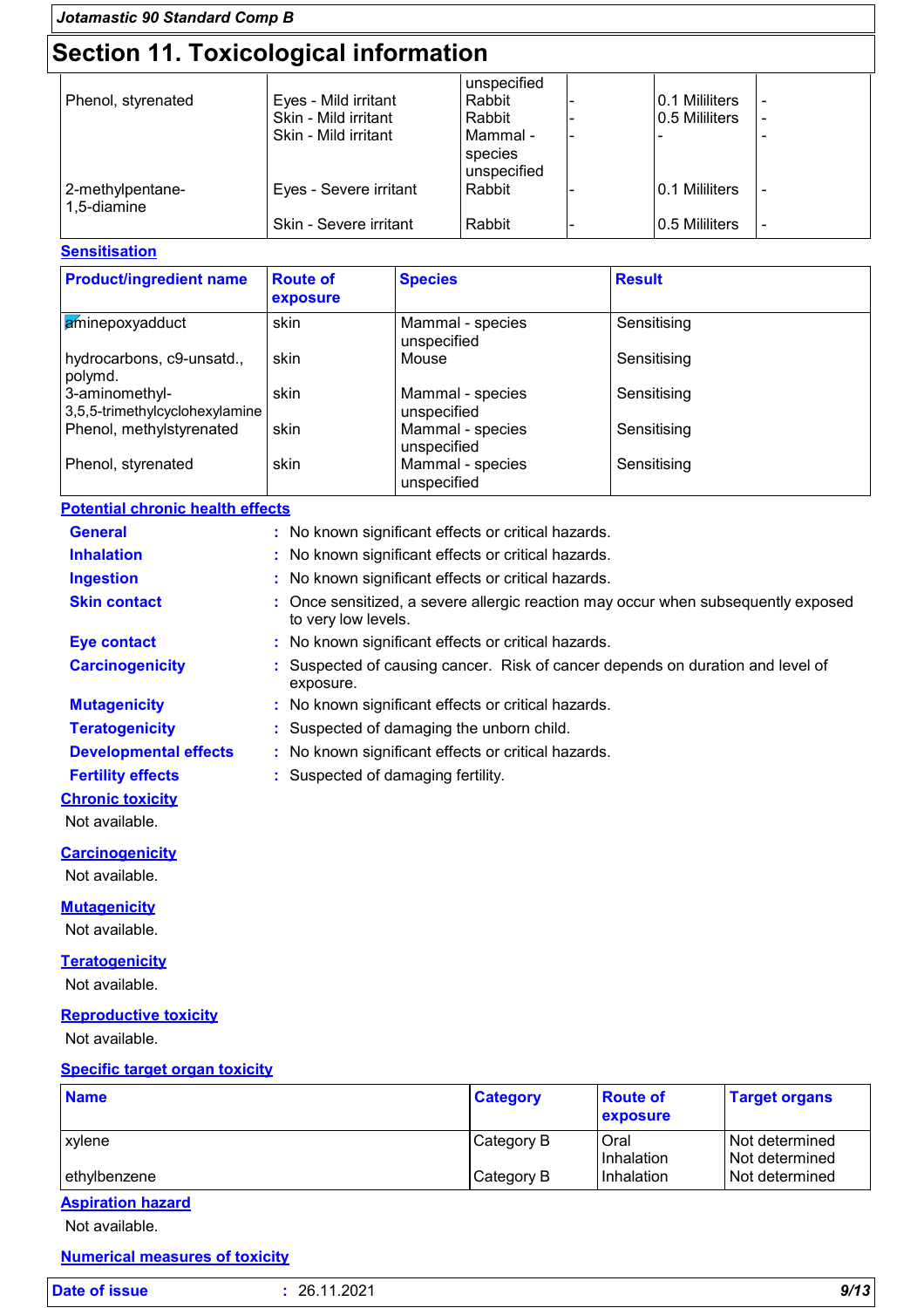# **Section 11. Toxicological information**

**Acute toxicity estimates**

| <b>Route</b>         | <b>ATE value</b>              |
|----------------------|-------------------------------|
| Oral<br>Dermal       | 906.93 mg/kg<br>3049.88 mg/kg |
| Inhalation (vapours) | 260.19 mg/l                   |

## **Section 12. Ecological information**

**Ecotoxicity :** This material is toxic to aquatic life with long lasting effects.

### **Aquatic and terrestrial toxicity**

| <b>Product/ingredient name</b> | <b>Result</b>                      | <b>Species</b>                             | <b>Exposure</b> |
|--------------------------------|------------------------------------|--------------------------------------------|-----------------|
| aminepoxyadduct                | Acute EC50 8.1 mg/l                | Algae - Pseudokirchneriella<br>subcapitata | 72 hours        |
|                                | Acute EC50 5.7 mg/l                | Daphnia - Daphnia magna                    | 48 hours        |
|                                | Acute LC50 7.9 mg/l                | Fish - Oncorhynchus Mykiss                 | 96 hours        |
| xylene                         | Acute LC50 8500 µg/l Marine water  | Crustaceans - Palaemonetes<br>pugio        | 48 hours        |
|                                | Acute LC50 13400 µg/l Fresh water  | Fish - Pimephales promelas                 | 96 hours        |
| 3-aminomethyl-                 | Acute EC50 17.4 to 21.5 mg/l Fresh | Daphnia - Daphnia magna                    | 48 hours        |
| 3,5,5-trimethylcyclohexylamine | water                              |                                            |                 |
|                                | Acute IC50 37 mg/l                 | Algae                                      | 72 hours        |
| Phenol, styrenated             | Acute EC50 100 mg/l                | Algae                                      | 72 hours        |
|                                | Acute EC50 54 mg/l                 | Daphnia                                    | I48 hours       |
|                                | Acute LC50 25.8 mg/l               | Fish                                       | 96 hours        |
| ethylbenzene                   | Acute EC50 7700 µg/l Marine water  | Algae - Skeletonema costatum               | 96 hours        |
|                                | Acute EC50 2.93 mg/l               | Daphnia                                    | I48 hours       |
|                                | Acute LC50 4.2 mg/l                | Fish                                       | 96 hours        |

#### **Persistence/degradability**

| <b>Product/ingredient name</b> | <b>Test</b>              | <b>Result</b> |                             | <b>Dose</b> |             | <b>Inoculum</b>         |
|--------------------------------|--------------------------|---------------|-----------------------------|-------------|-------------|-------------------------|
| aminepoxyadduct                |                          |               | 0 % - Not readily - 28 days |             |             |                         |
| <b>Product/ingredient name</b> | <b>Aquatic half-life</b> |               | <b>Photolysis</b>           |             |             | <b>Biodegradability</b> |
| <b>aminepoxyadduct</b>         |                          |               |                             |             | Not readily |                         |
| benzyl alcohol                 |                          |               |                             |             | Readily     |                         |
| xylene                         |                          |               |                             |             | Readily     |                         |
| 3-aminomethyl-                 |                          |               |                             |             | Not readily |                         |
| 3,5,5-trimethylcyclohexylamine |                          |               |                             |             |             |                         |
| ethylbenzene                   |                          |               |                             |             | Readily     |                         |

#### **Bioaccumulative potential**

| <b>Product/ingredient name</b> | LogP <sub>ow</sub> | <b>BCF</b>  | <b>Potential</b> |
|--------------------------------|--------------------|-------------|------------------|
| <b>B</b> enzyl alcohol         | 10.87              | < 100       | llow             |
| hydrocarbons, c9-unsatd.,      | 3.627              |             | llow             |
| polymd.                        |                    |             |                  |
| xylene                         | 3.12               | 8.1 to 25.9 | llow             |
| 3-aminomethyl-                 | 0.99               |             | llow             |
| 3,5,5-trimethylcyclohexylamine |                    |             |                  |
| Phenol, methylstyrenated       | 3.627              |             | llow             |
| ethylbenzene                   | 3.6                |             | llow             |

### **Mobility in soil**

| <b>Soil/water partition</b> |
|-----------------------------|
| <b>coefficient (Koc)</b>    |
| Other adverse effects       |

**:** Not available.

**Other adverse effects :** No known significant effects or critical hazards.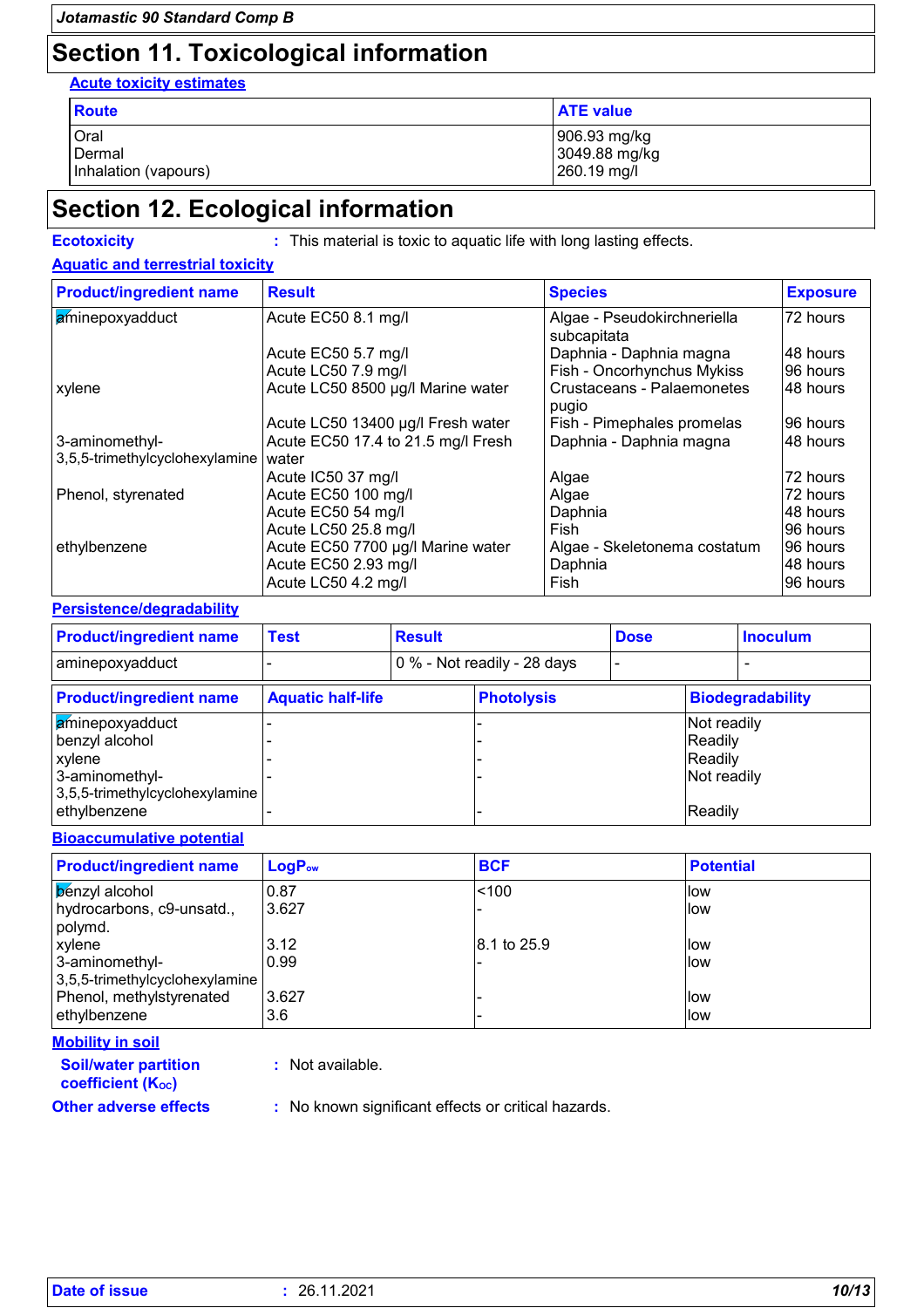## **Section 13. Disposal considerations**

The generation of waste should be avoided or minimised wherever possible. Disposal of this product, solutions and any by-products should at all times comply with the requirements of environmental protection and waste disposal legislation and any regional local authority requirements. Dispose of surplus and nonrecyclable products via a licensed waste disposal contractor. Waste should not be disposed of untreated to the sewer unless fully compliant with the requirements of all authorities with jurisdiction. Waste packaging should be recycled. Incineration or landfill should only be considered when recycling is not feasible. This material and its container must be disposed of in a safe way. Care should be taken when handling emptied containers that have not been cleaned or rinsed out. Empty containers or liners may retain some product residues. Vapour from product residues may create a highly flammable or explosive atmosphere inside the container. Do not cut, weld or grind used containers unless they have been cleaned thoroughly internally. Avoid dispersal of spilt material and runoff and contact with soil, waterways, drains and sewers. **Disposal methods :**

Do not allow to enter drains or watercourses. Material and/or container must be disposed of as hazardous waste.

| <b>Regulatory</b><br>information   | <b>UN number</b> | <b>Proper shipping</b><br>name                  | <b>Classes</b> | PG*                                | <b>Label</b> | <b>Additional</b><br>information                                                                                                                                                       |
|------------------------------------|------------------|-------------------------------------------------|----------------|------------------------------------|--------------|----------------------------------------------------------------------------------------------------------------------------------------------------------------------------------------|
| <b>New Zealand</b><br><b>Class</b> | <b>UN3469</b>    | Paint related material,<br>flammable, corrosive | 3(8)           | $\vert$ III                        | ť.           | The marine pollutant<br>mark is not required<br>when transported by<br>road or rail.<br>Hazchem code .3W                                                                               |
| <b>ADG Class</b>                   | <b>UN3469</b>    | Paint related material,<br>flammable, corrosive | 3(8)           | $\ensuremath{\mathsf{III}}\xspace$ |              | Hazchem code .3W                                                                                                                                                                       |
| <b>UN Class</b>                    | <b>UN3469</b>    | Paint related material,<br>flammable, corrosive | 3(8)           | $\ensuremath{\mathsf{III}}\xspace$ |              |                                                                                                                                                                                        |
| <b>ADR/RID Class</b>               | <b>UN3469</b>    | Paint related material,<br>flammable, corrosive | 3(8)           | $\ensuremath{\mathsf{III}}\xspace$ | q            | The environmentally<br>hazardous substance<br>mark is not required<br>when transported in<br>sizes of ≤5 L or ≤5 kg.<br><b>Hazard identification</b><br>number 38<br>Tunnel code (D/E) |
|                                    |                  |                                                 |                |                                    |              |                                                                                                                                                                                        |

# **Section 14. Transport information**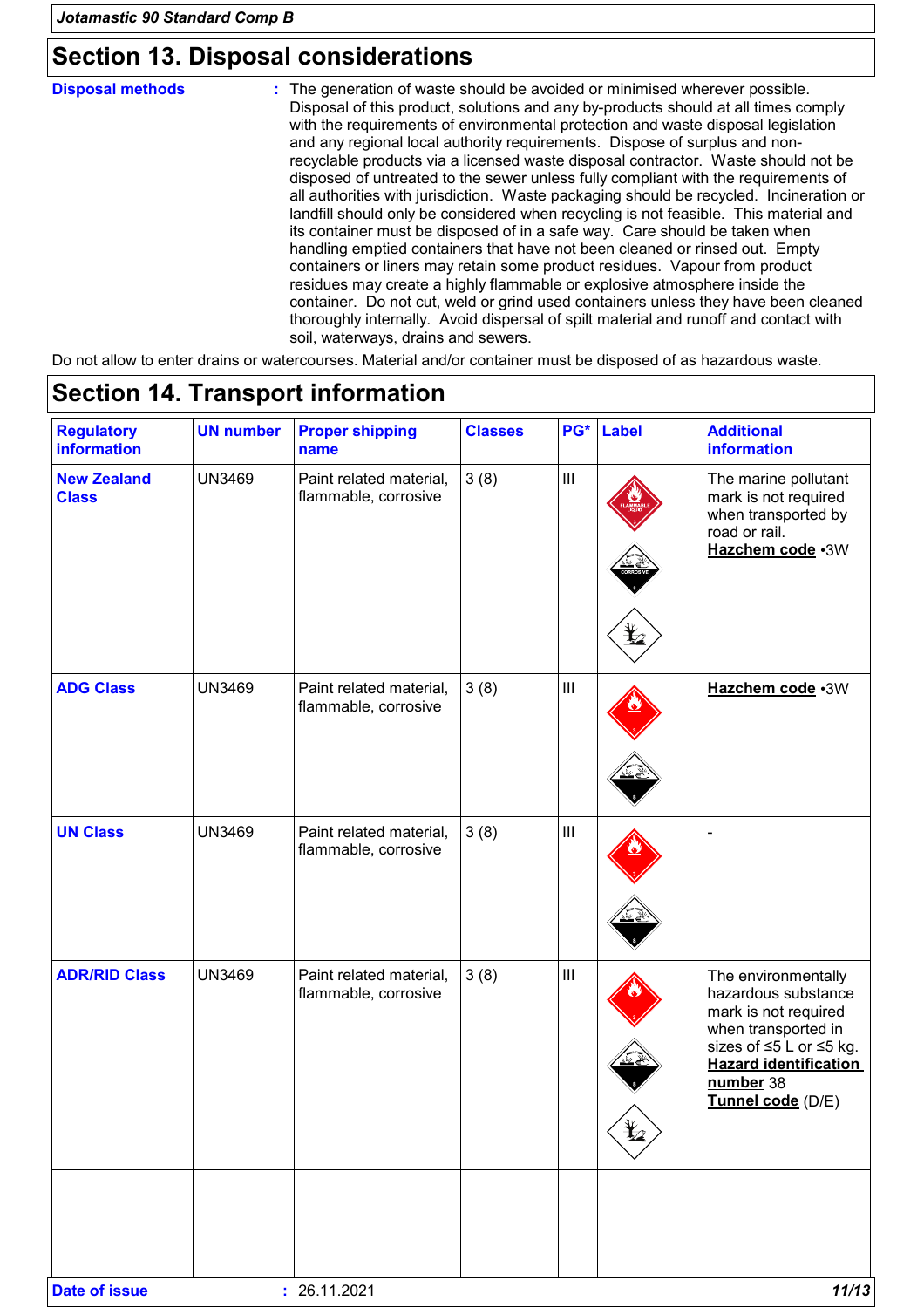| Jotamastic 90 Standard Comp B |               |                                                 |      |                |    |                                                                                                                                          |
|-------------------------------|---------------|-------------------------------------------------|------|----------------|----|------------------------------------------------------------------------------------------------------------------------------------------|
|                               |               | <b>Section 14. Transport information</b>        |      |                |    |                                                                                                                                          |
| <b>IATA Class</b>             | <b>UN3469</b> | Paint related material,<br>flammable, corrosive | 3(8) | $\mathbf{III}$ |    | The environmentally<br>hazardous substance<br>mark may appear if<br>required by other<br>transportation<br>regulations.                  |
| <b>IMDG Class</b>             | <b>UN3469</b> | Paint related material,<br>flammable, corrosive | 3(8) | Ш              | ⋭2 | The marine pollutant<br>mark is not required<br>when transported in<br>sizes of ≤5 L or ≤5 kg.<br><b>Emergency</b><br>schedules F-E, S-C |

PG\* : Packing group

## **Marine pollutant**

**:** aminepoxyadduct

## **substances**

**Transport within user's premises:** always transport in closed containers that are upright and secure. Ensure that persons transporting the product know what to do in the event of an accident or spillage.

Transport in accordance with ADR/RID, IMDG/IMO and ICAO/IATA and national regulation.

| <b>Marking</b>   | : The environmental hazardous / marine pollutant mark is only applicable for<br>packages containing more than 5 litres for liquids and 5 kg for solids. |
|------------------|---------------------------------------------------------------------------------------------------------------------------------------------------------|
| <b>ADR / RID</b> |                                                                                                                                                         |
| <b>IMDG</b>      |                                                                                                                                                         |

# **Section 15. Regulatory information**

## **National regulations**

|                                                                 | <b>Standard for the Uniform Scheduling of Medicines and Poisons</b>                                                                                                                                                                                                                                                                                                                                                                                                                                                                                                                                                                                                                     |
|-----------------------------------------------------------------|-----------------------------------------------------------------------------------------------------------------------------------------------------------------------------------------------------------------------------------------------------------------------------------------------------------------------------------------------------------------------------------------------------------------------------------------------------------------------------------------------------------------------------------------------------------------------------------------------------------------------------------------------------------------------------------------|
| 5                                                               |                                                                                                                                                                                                                                                                                                                                                                                                                                                                                                                                                                                                                                                                                         |
| <b>Control of Scheduled Carcinogenic Substances</b>             |                                                                                                                                                                                                                                                                                                                                                                                                                                                                                                                                                                                                                                                                                         |
| <b>Ingredient name</b><br>No listed substance                   | <b>Schedule</b>                                                                                                                                                                                                                                                                                                                                                                                                                                                                                                                                                                                                                                                                         |
| <b>New Zealand Inventory of</b><br><b>Chemicals (NZIoC)</b>     | : All ingredients are listed on (AICS/NZOIC) or exempt                                                                                                                                                                                                                                                                                                                                                                                                                                                                                                                                                                                                                                  |
| <b>Australia inventory (AICS)</b><br><b>HSNO Classification</b> | : All ingredients are listed on (AICS/NZOIC) or exempt<br>$\frac{1}{2}$ 3.1 - FLAMMABLE LIQUIDS - Category C<br>6.1 - ACUTE TOXICITY (oral) - Category D<br>6.1 - ACUTE TOXICITY (dermal) - Category E<br>8.2 - CORROSIVE TO DERMAL TISSUE - Category C<br>8.3 - CORROSIVE TO OCULAR TISSUE - Category A<br>6.5 - SENSITIZATION - Category B (Skin)<br>6.7 - CARCINOGENICITY - Category B<br>6.8 - REPRODUCTIVE AND DEVELOPMENTAL TOXICITY - Category B<br>6.9 - SPECIFIC TARGET ORGAN TOXICITY (SINGLE OR REPEATED<br>EXPOSURE) - Category B<br>9.1 - AQUATIC ECOTOXICITY - Category B<br>9.2 - SOIL ECOTOXICITY - Category C<br>9.3 - TERRESTRIAL VERTEBRATE ECOTOXICITY - Category C |
| <b>HSNO Group Standard</b>                                      | : HSR002664 Surface Coatings and colourants (Flammable, Corrosive, Toxic, 6.7)                                                                                                                                                                                                                                                                                                                                                                                                                                                                                                                                                                                                          |
| <b>HSNO Approval Number</b>                                     | : Not applicable                                                                                                                                                                                                                                                                                                                                                                                                                                                                                                                                                                                                                                                                        |
| <b>Approved Handlers</b><br><b>Certificate</b>                  | : Approved Handlers certificate is exempt.                                                                                                                                                                                                                                                                                                                                                                                                                                                                                                                                                                                                                                              |

| Date of issue |  |
|---------------|--|
|               |  |